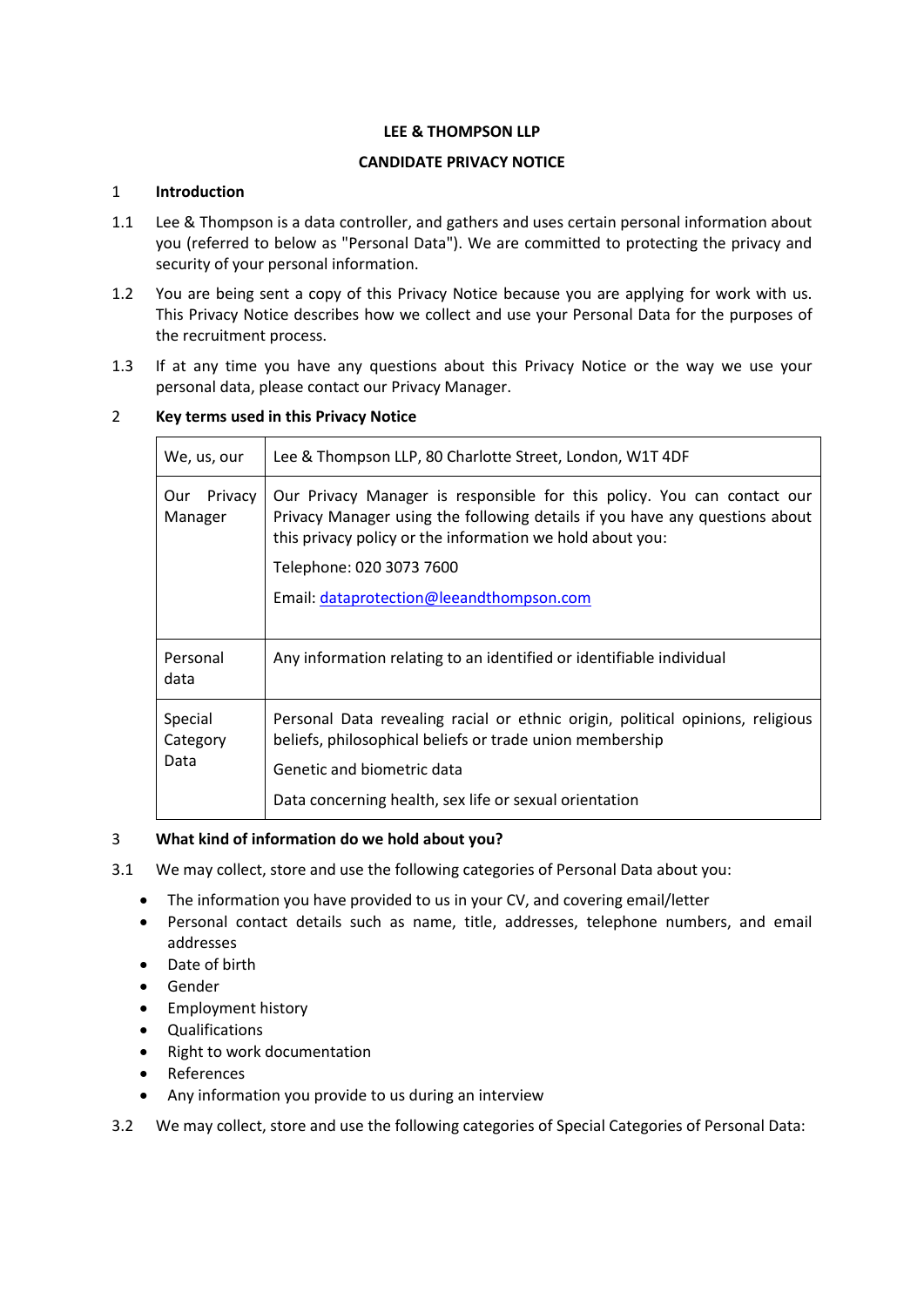- Information about your race or ethnicity, religious beliefs, sexual orientations, and political opinions
- Information about your health, including any medical condition, health and sickness records
- 4 **What principles do we follow when we process your Personal Data?**
- 4.1 We will comply with the following data protection principles when processing your Personal Data:
	- 4.1.1 We will process Personal Data lawfully, fairly and in a transparent manner.
	- 4.1.2 We will collect Personal Data for specified, explicit and legitimate purposes only, and will not process it in a way that is incompatible with those legitimate purposes.
	- 4.1.3 We will only process Personal Data that is adequate, relevant and necessary for the relevant purposes.
	- 4.1.4 We will keep Personal Data accurate and up to date, and take reasonable steps to ensure that inaccurate Personal Data are deleted or corrected without delay.
	- 4.1.5 We will keep Personal Data for no longer than is necessary for the purposes for which the data is processed; and
	- 4.1.6 We will take appropriate technical and organisational measures to ensure that Personal Data are kept secure and protected against unauthorised or unlawful processing, and against accidental loss, destruction or damage.
- 4.2 In addition to complying with the principles set our at paragraph 4.1 above, we will only process your Special Category Data if one of the following special conditions applies:
	- 4.2.1 You have given us explicit consent;
	- 4.2.2 Where we need to carry out our legal obligations or exercise rights in connection with employment law;
	- 4.2.3 Where the processing is necessary to protect your vital interests and you are not capable of giving your consent;
	- 4.2.4 Where you have already made the information public;
	- 4.2.5 Where the processing is necessary for the establishment, exercise or defence of legal claims; or
	- 4.2.6 The processing is necessary for reasons of substantial public interest.

### 5 **How do we collect your Personal Data?**

We collect your Personal Data through the application and recruitment process, either directly from you, or where relevant via an employment agency. We may sometimes collect additional information from third parties including former employers or anyone with whom you have previously worked or who has recommended you, and/or online platforms to which you have uploaded your Personal Data (such as LinkedIn).

### 6 **What is our lawful basis for processing your Personal Data**

- 6.1 We will only use your Personal Data when we have a lawful basis for doing so, including:
	- 6.1.1 Because it is in our legitimate interests to decide whether to appoint you to a role (since it would be beneficial to our business to appoint someone to that role).
	- 6.1.2 Because we need to decide whether to enter into a contract with you.
	- 6.1.3 Because we need to process your Personal Data to comply with our legal obligations.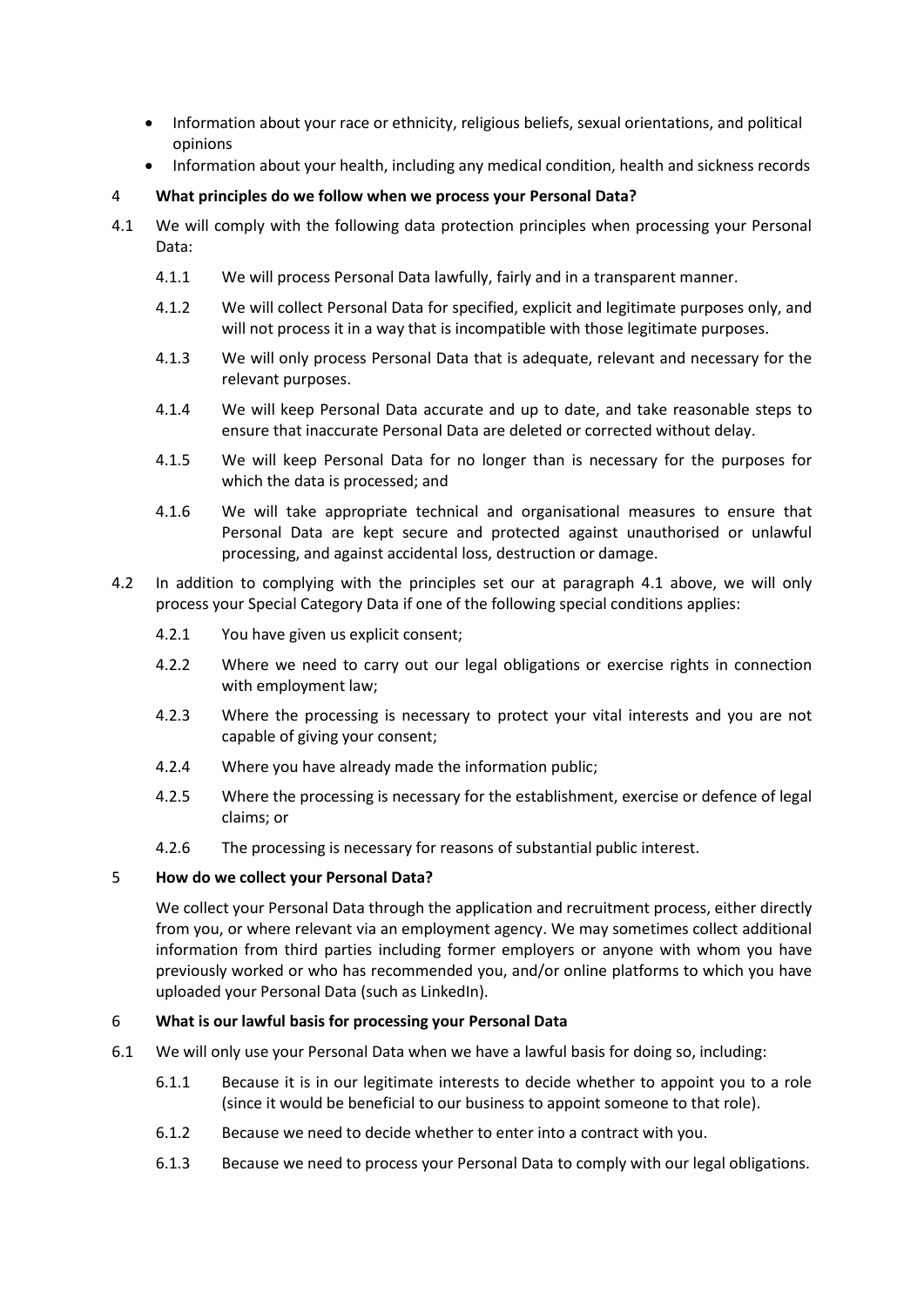# 7 **Ways in which your Personal Data may be processed**

- 7.1 Your Personal Data may be processed in one or more of the following ways:
	- Assessing your skills, qualifications and suitability for the role.
	- Carrying out background and reference checks, where applicable.
	- Communicating with you about the recruitment process.
	- Keeping records relating to our recruitment processes.
	- Complying with our legal or regulatory requirements.
- 7.2 Your Special Category Data may be processed in the following ways:
	- We may use information about your disability status to consider whether we need to provide appropriate adjustments during the recruitment process, for example, whether adjustments need to be made during an interview.
	- We will use information about your race or national or ethnic origin, religious, philosophical or moral beliefs, or your sexual life or sexual orientation, to ensure meaningful diversity and equal opportunity monitoring and reporting.
- 7.3 We will only use your Personal Data for the purposes for which we collected it, unless we reasonably consider that we need to use it for another reasons and that reason is compatible with the original purpose. If we need to use your Personal Data for an unrelated purpose, we will notify you and we will explain the lawful basis which allows us to do so.

### 8 **Automated Decision Making**

8.1 We do not envisage that any decisions will be taken about you using automated means.

#### 9 **How may we share your Personal Data?**

- 9.1 We may share your Personal Data with third parties where required by law, where it is necessary for the purposes set out in this Privacy Notice or where we have another legitimate interest in doing so. "Third parties" includes third-party service providers (including contractors and designated agents).
- 9.2 All of our third-party service providers are required to take appropriate security measures to protect your Personal Data. We do not allow our third-party service providers to use your Personal Data for their own purposes. We only permit them to process your Personal Data for specified purposes and in accordance with our instructions.
- 9.3 We may share your Personal Data with other third parties, for example in the context of the possible sale or restructuring of the business. We may also need to share your Personal Data with a regulator or to otherwise comply with the law.
- 9.4 We may transfer the Personal Data we collect about you to countries outside of the EEA for example if one of our third-party service providers is based outside of the EEA. Where we transfer your Personal Data to countries to outside of the EEA we do so in accordance with model contracts approved by the European Commission to ensure that there is an adequate level of protection for your Personal Data, or otherwise in accordance with the law.

### 10 **How secure is my Personal Data?**

10.1 We have appropriate security measures in place to prevent your Personal Data from being accidentally lost, or used or accessed in an unauthorised way. We limit access to your Personal Data to those who have a genuine business need to know it. Those processing your Personal Data will do so only in an authorised manner and are subject to a duty of confidentiality.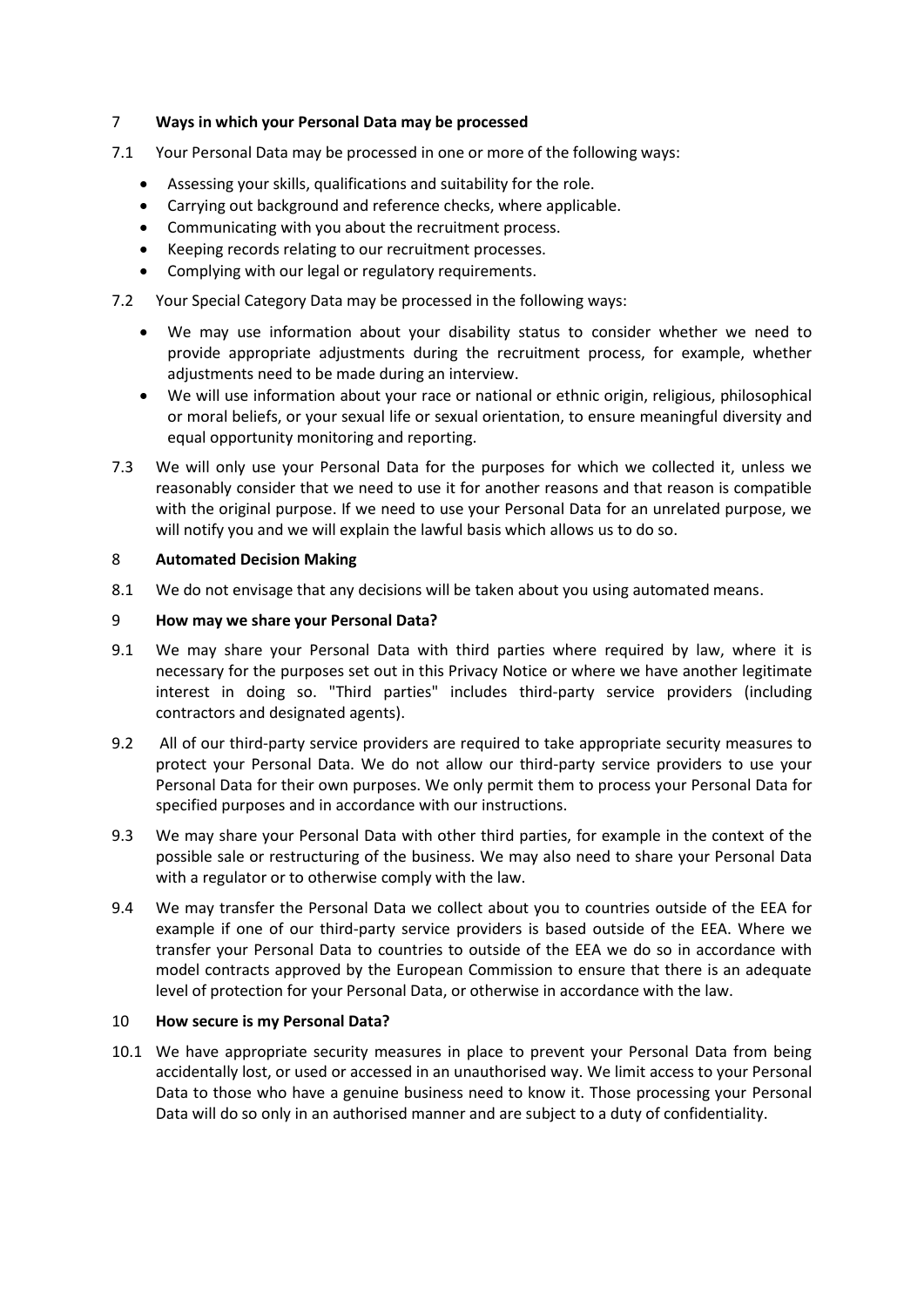10.2 We also have procedures in place to deal with any suspected data security breach. We will notify you and any applicable regulator of a suspected data security breach where we are legally required to do so.

# 11 **How long will you keep my Personal Data?**

- 11.1 If you are unsuccessful in your application, we will retain your Personal Data for a period of 6 months after we have communicated to you our decision. We will retain your Personal Data for that period so that we can show, in the event of a legal claim, that we have not discriminated against candidates on prohibited grounds and that we have conducted the recruitment exercise in a fair and transparent way. After that period, we will securely destroy your Personal Data in line with our policies.
- 11.1 If you are successful in your application and come to work for us, then we will keep your Personal Data during and after the period you work for us for no longer than is necessary for the purposes for which the Personal Data is processed and in accordance with our policies. If you are employed by us you will be provided with a copy of our Employment Privacy Notice when you join which will explains how we deal with the Personal Data of those who work with us.

# 12 **Keeping us informed**

12.1 It is important that your Personal Data is accurate and up to date. Please keep us informed if your Personal Data changes.

# 13 **Failure to provide Personal Data**

13.1 If you fail to provide information when requested, which is necessary for us to consider your application (such as evidence of qualifications or work history), we will not be able to process your application.

### 14 **Your rights**

14.1 Under certain circumstances, you have rights under data protection laws in relation to your Personal Data.

| Access                    | The right to be provided with a copy of your personal data                                                                                                                                    |
|---------------------------|-----------------------------------------------------------------------------------------------------------------------------------------------------------------------------------------------|
| Rectification             | The right to require us to correct any mistakes in your personal data                                                                                                                         |
| To be forgotten           | The right to require us to delete your personal data-in certain<br>situations                                                                                                                 |
| Restriction of processing | The right to require us to restrict processing of your personal data-<br>in certain circumstances, eg if you contest the accuracy of the data                                                 |
| Data portability          | The right to receive the personal data you provided to us, in a<br>structured, commonly used and machine-readable format and/or<br>transmit that data to a third party-in certain situations  |
| To object                 | The right to object:<br>-At any time to your personal data being processed for direct<br>marketing (including profiling);<br>-In certain other situations to our continued processing of your |

14.2 Those rights include: